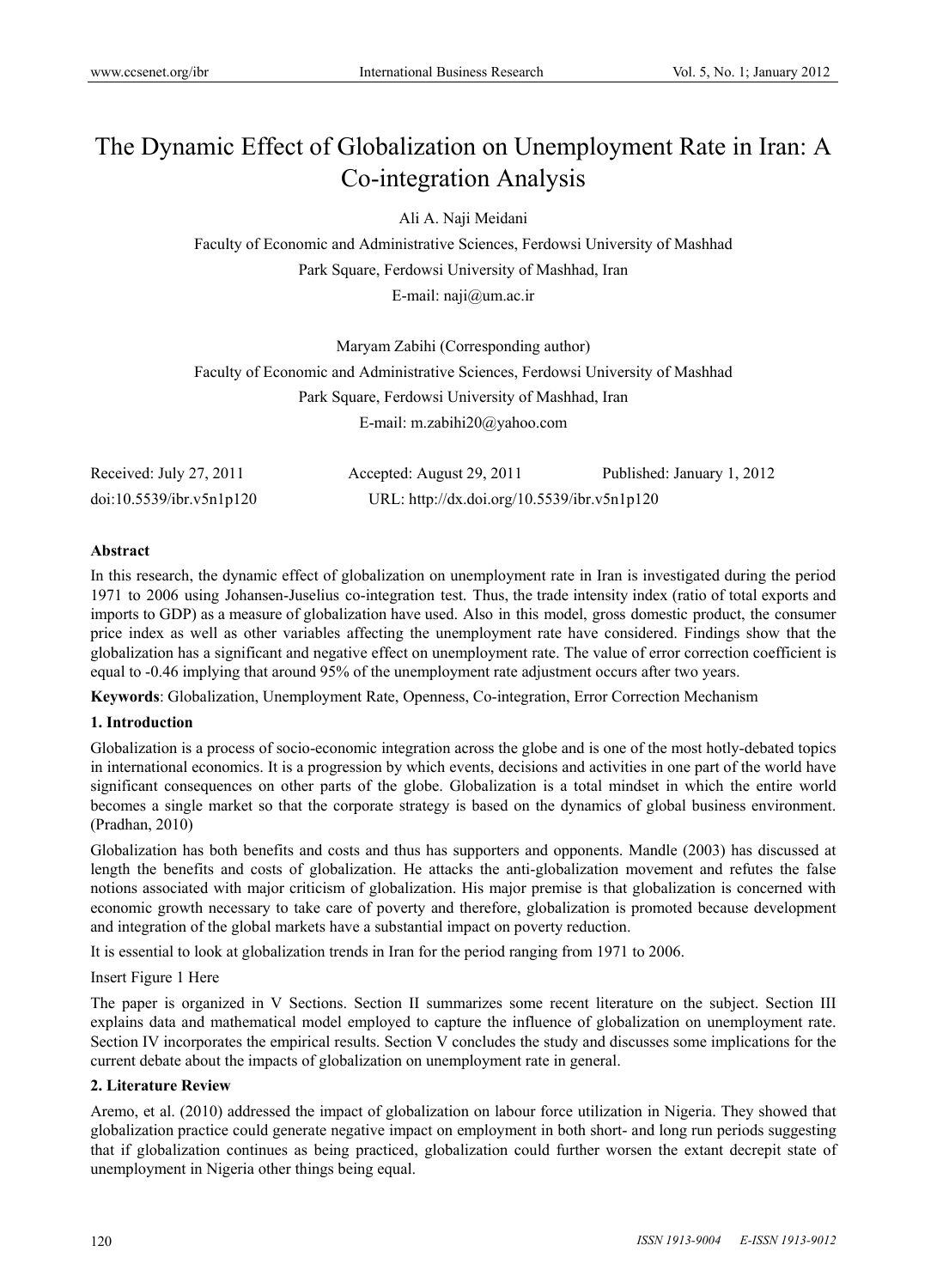Maurizio (2009) analyzes the Argentine experience of the interactions of macroeconomic regime, labour performance, income distribution and poverty during the Convertibility Plan and the new macroeconomic regime that followed the collapse of the currency board regime. The macroeconomic framework is found to have a bearing on the social situation. Further, the negative effects of the macroeconomic configuration on the labour market and income distribution persist even after the country has resumed a growth path. The complete recovery of the standard of living conditions thus requires additional public policy efforts targeted at the more vulnerable groups, even under macroeconomic regimes more favourable to employment generation.

Dutt, et al. (2009) present a model of trade and search-induced unemployment, where trade results from Heckscher–Ohlin (H-O) and/or Ricardian comparative advantage. Using cross-country data on trade policy, unemployment, and various controls, and controlling for endogeneity and measurement-error problems, they find fairly strong and robust evidence for the Ricardian prediction that unemployment and trade openness are negatively related. This effect dominates the positive H-O effect of trade openness on unemployment for capital-abundant countries, which turns negative for labour-abundant countries. Using panel data, they find an unemployment-increasing short-run impact of trade liberalization, followed by an unemployment-reducing effect leading to the new steady state.

Daniels, et al. (2006) develop a model of an open economy containing both sectors in which wages are market-determined and sectors with wage-setting arrangements. A portion of the latter group of sectors coordinate their wages, taking into account that their collective actions influence the equilibrium inflation outcome in an environment in which the central bank engages in discretionary monetary policymaking. Key predictions forthcoming from this model are (1) increased centralization of wage setting initially causes inflation to increase at low degrees of wage centralization but then, as wage centralization increases, results in an inflation drop-off; (2) a greater degree of centralized wage setting reduces the inflation-restraining effect of greater central bank independence; and (3) increased openness is more likely to reduce inflation in nations with less centralized wage bargaining. Analysis of data for seventeen nations for the period 1970–1999 provides generally robust empirical support for all three of these predictions.

Lee and Vivarelli (2006) use an ex-post measurable definition of globalization, namely increasing trade openness and FDI. A general result is that the optimistic Heckscher- Ohlin/Stolper-Samuelson predictions do not apply, that is neither employment creation nor the decrease in within-country inequality are automatically assured by increasing trade and FDI. They also show that: 1) the employment effect can be very diverse in different areas of the world, giving raise to concentration and marginalization phenomena; 2) increasing trade and FDI do not emerge as the main culprits of increasing within-country income inequality in DCs, although some evidence emerges that import of capital goods may imply an increase in inequality via skill-biased technological change; 3)increasing trade seems to foster economic growth and absolute poverty alleviation, although some important counter-examples emerge.

Jenkins (2006) considers the impact of foreign direct investment on employment in Viet Nam, a country that received considerable inflows of foreign capital in the 1990s as part of its increased integration with the global economy. he shows despite the significant share of foreign firms in industrial output and exports, the direct employment generated has been very limited because of the high labour productivity and low ratio of value added to output of much of this investment. He also shows that the indirect employment effects have been minimal and possibly even negative because of the limited linkages which foreign investors create and the possibility of "crowding out" of domestic investment.

The findings of Tule (2004), Ozughalu and Ajayi (2004) emphasized that the negative effects of globalization could generate a rising inequity and inequality in the distribution of the dividends of globalization.

Ghose (2000 and 2003) analyses the relationship between trade liberalization and manufacturing employment. He highlights that - although increasing trade and FDI have been relevant only in a small bunch of newly industrialized countries - for those countries the growth of trade in manufactured products has implied a large positive effect on manufacturing employment.

# **3. Data and Methodology**

The annually data covering the period 1971-2006 comes from the Central Bank of the Islamic Republic of Iran. The variables used are as follows:

UNEMP=Unemployment rate

OPEN=Trade intensity index

CPI=Consumer price index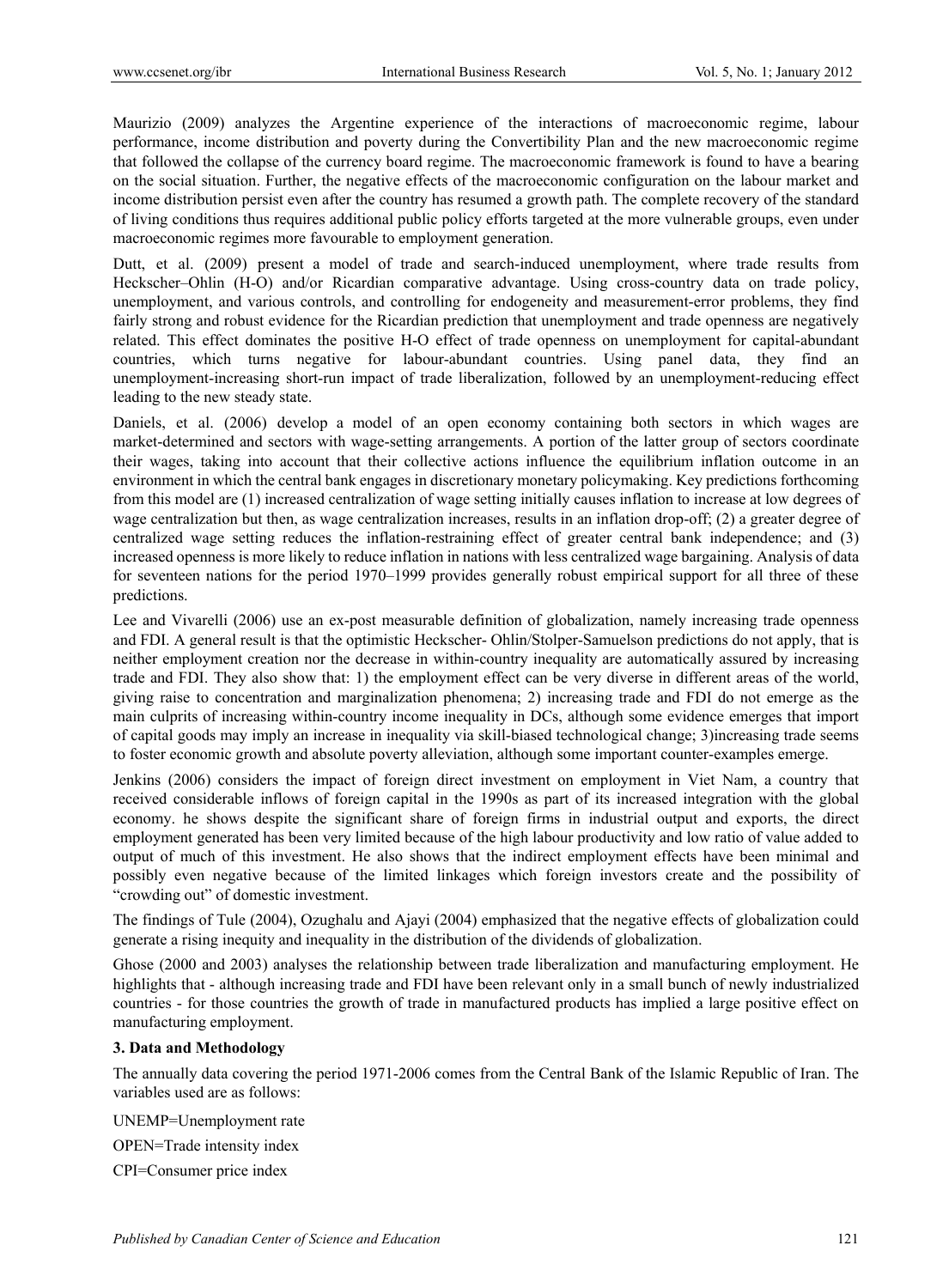GDP=Gross domestic product

DUM80=Dummy for years of war (1980-1987)

Gonzales (1994) argued that the Johansen and Juselius (1990) procedure has superior properties than the Engle-Granger two-step procedure. The maximum likelihood methodology suggested by JJ is based on the following VAR model:

$$
X_t = \mu + \Pi_1 X_{t-1} + \Pi_2 X_{t-2} + \dots + \Pi_p X_{t-p} + \varepsilon_t
$$
\n(1)

Where X is a (n x 1) vector of variables,  $\mu$  is a (n x 1) vector of constant terms,  $\Pi_1$ ,  $\Pi_2$ , ...,  $\Pi_n$  are (n x n) coefficient matrices and  $\varepsilon$  is a (n x 1) vector of error terms with zero mean and constant variables. The reparameterization of (2) can be written as:

$$
\Delta X_{t} = \mu + \sum_{i=1}^{p-1} \Gamma_{i} X_{t-i} + \Gamma X_{t-p} + e_{t}
$$
\n(2)

Where  $\Gamma_1 = -I + \Pi_1 + ... + \Pi_i$  (i= 1, 2, …, p-1), and  $\Gamma = -I + \Pi_1 + ... + \Pi_n$ . The rank of the matrix  $\Gamma$ , the matrix determining the long-run relationships between variables, is equal to the number of independent co-integrating vectors denoted by r. If  $r = 0$ , then the elements of X are nonstationary, and (2) is a usual VAR in first differences.

Instead, if the rank (Γ) is n and r=n, then the elements of X are stationary.  $\Gamma X_{t-p}$  is error-correction factor, if  $r = 1$ . For other cases,  $1 < r < n$ , there are multiple co-integrating vectors. The number of distinct co-integrating vectors can be obtained by checking the significance of characteristic roots of Γ.

JJ suggests two test statistics to determine the number of co-integrating vectors. The first statistic, likelihood ratio or trace statistic, is for testing the hypothesis that the co-integrating rank is at most r against a general alternative. The second test, max statistic, is employed for testing the alternative hypothesis r + 1 and given by  $\lambda_{\text{max}}$  (r, r+1) = - T

 $ln(1-\lambda_{i+1})$ . It should be clear that if characteristic roots are close to zero, both  $\lambda_{trace}$  and  $\lambda_{max}$  statistics will be small.

# **4. Empirical Analysis**

Nelson and Plosser(1982) affirm, we first need to check for the stationarity of the series. Several unit root tests exist to check for stationarity of the series. In order to proceed for the co-integration analysis, one must establish that the variables possess the same order of integration. A variable is called integrated order of d, I(d), if it has to be differenced d times to become stationary (Kennedy, 1996). We apply the Augmented Dickey-Fuller (1981) test to examine the stationarity characteristics of the series.

Insert Table 1 Here

Results clearly indicate that the variables are not stationary at level but the first differences of the logarithmic transformations of the series are stationary. Therefore, it can be safely said that series are integrated of order one I (1).

The next step to carry on the co-integration testing procedure is to determine the optimal lag-length and to specifying the model. To proceed with this, the Akaike Information Criterion (AIC) was calculated for lags ranging from one to four for all possible co-integration vectors form models with either restricted intercepts and no trends or unrestricted intercepts and restricted trends. The maximum absolute value of the criterion suggests a specification of model without intercept or linear trend, one lag and one co-integration vector.

## Insert Table 2 Here

In Table 2. results of trace,  $\lambda_{\text{trace}}$ , and maximal eigenvalue,  $\lambda_{\text{max}}$ , test statistics are presented. The results indicate that there is exactly one co-integrating vector in the model. This means that a single vector uniquely defines the co-integration space (Harris and Sollis, 2005).

Insert Table 3 Here

Normalized co-integrating coefficients with standard errors are presented in Table 3.

Based on the estimated coefficients reported in Table 3, the long-run equilibrium unemployment rate is given by the following equation:

$$
LUNEMP = -0.40LOPEN + 0.45LCPI - 1.83LGDP + 0.38DUM80
$$
\n
$$
(3)
$$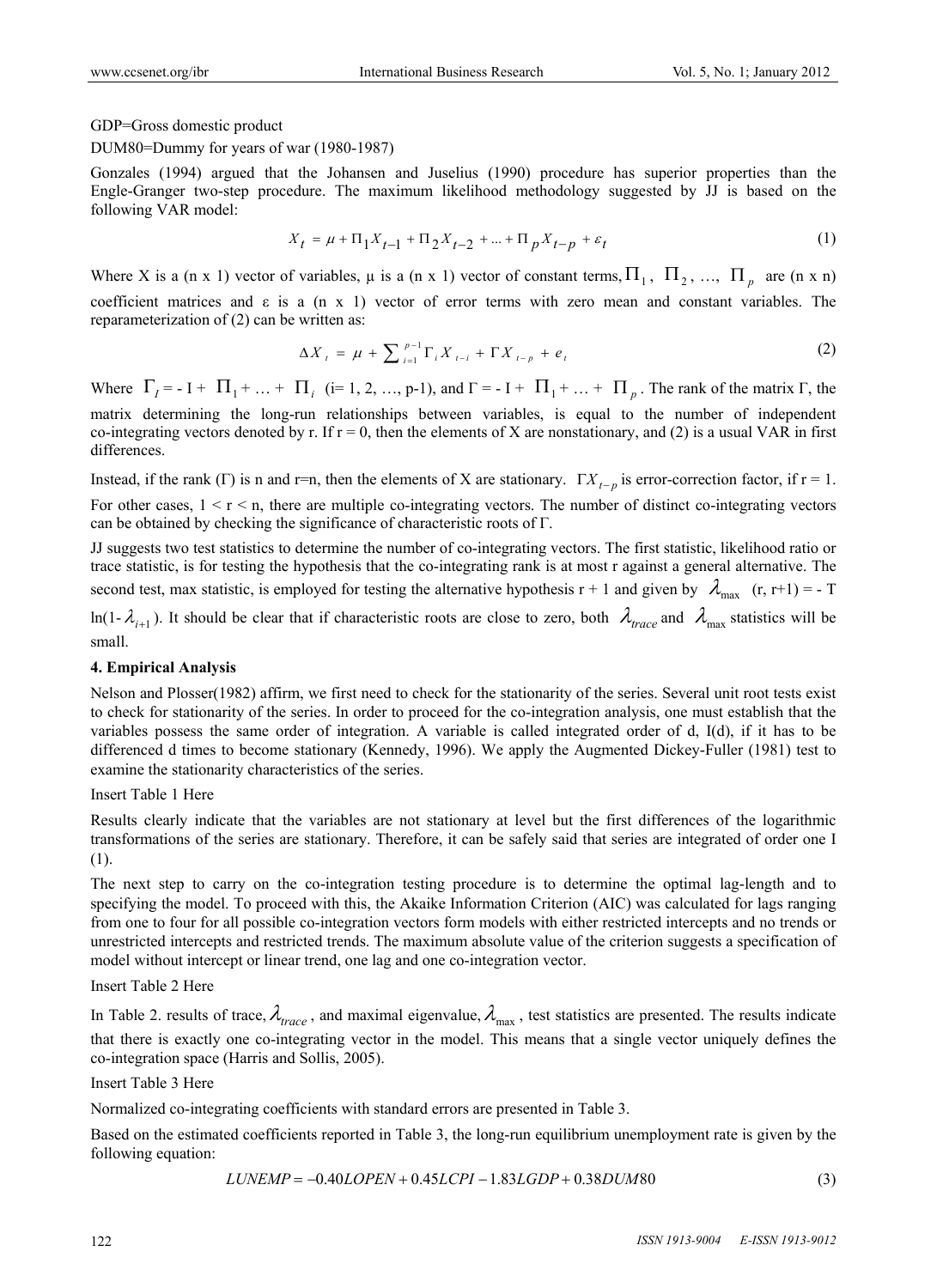Since all the variables are measured in logarithms, the regression coefficients can be directly interpreted as elasticities. The results reveal that both trade intensity index and gross domestic product have significant negative impacts on unemployment rate. The long-run elasticity from the coefficients OPEN and GDP suggests that a 1 per cent increase of the OPEN and GDP yield 0.40 per cent and 1.83 per cent decrease in UNEMP respectively. The long-run elasticity from the coefficient CPI suggests that a 1 per cent increase of the CPI yield 0.45 per cent increase in UNEMP.

Insert Table 4 Here

The vector error correction model (VECM) estimation result is given in Table 4. As expected, the error correction variable ECM (-1) has been found negative and also statistically significant. The Coefficient of the ECM term suggests that adjustment process is quite fast and 46% of the previous year's disequilibrium in unemployment rate from its equilibrium path will be corrected in the current year.

## **5. Impulse Response Function (IRF) and Variance Decompositions (VDC)**

To evaluate the dynamic interactions among the variables and the relative importance of various shocks, the study uses impulse response function and variance decompositions as additional checks of the above findings.

#### Insert Figure 2 Here

Since shocks to a particular variable can generate variations both in itself and in other variables, we employ the orthogonalized methodology of Sims (1980) to determine impulse responses. In this approach it is possible to trace out the time path of the various shocks on the variables.

It is showed in Figure 2 that the response of LUNEMP to a one standard deviation (S.D.) shock in LCPI is stronger at the beginning. The response to LCPI's standard deviation innovation becomes stronger and stronger to maximum at the fifth period and changes to a steady value. LUNEMP responses negatively to a positive shock in LOPEN and LGDP and this response lasts for a few periods of time and it becomes weak gradually to a steady value.

The results of VDC are reported in Table 5.

Insert Table 5 Here

The results show that the GDP is responsible for explaining 40% of the variation of unemployment rate in first period. This percentage reaches 70% after nine time periods. It seems that the GDP has a greater impact, compared to other variables, on the unemployment rate. These results support the results of the co-integrating equation above. Results obtained from the variance decomposition procedure are given in Figure 3.

Insert Figure 3 Here

#### **6. Conclusions**

In this paper, we examine the dynamic effect of globalization on unemployment rate in Iran using annual time-series data for the 1971-2006. The paper utilizes Johansen-Juselius Co-integration Methodology and Vector Error Correction Modeling to analyze this relationship for Iran.

The results of trace,  $\lambda_{trace}$ , and maximal eigenvalue,  $\lambda_{max}$ , test statistics indicate that there is exactly one co-integrating vector in the model. This means that a single vector uniquely defines the co-integration space. Based on the results of short-run and long-run, the trade intensity index and the gross domestic product are negatively related with unemployment rate, while the Consumer price index is positively related with unemployment rate. The error correction variable ECM (-1) has been found negative and statistically significant. The Coefficient of the ECM term suggests that adjustment process is quite fast and 46% of the previous year's disequilibrium in unemployment rate from its equilibrium path will be corrected in the current year. The results of the variance decomposition show that the GDP is responsible for explaining 40% of the variation of unemployment rate in first period. This percentage reaches 70% after nine time periods. It seems that the GDP has a greater impact, compared to other variables, on the unemployment rate.

#### **References**

Aremo, Adeleke Gabriel, & Alagbile Monica Adele. 2010. Empirical analysis of the impact of globalization on labour force utilization: Evidence from Nigeria. *African Economic and Business Review*, 8(1), 1-18.

Dutt, P., Mitra, D., & Ranjan, P. (2009). International trade and unemployment: Theory and cross-national evidence. *Journal of International Economics*, 78(1), 32-44.

Daniels, J. P., Nourzad, F., & VanHoose, D. D. (2006). Openness centralized wage bargaining, and inflation. *European Journal of Political Economy*, 22(4), 969-988. http://dx.doi.org/10.1016/j.ejpoleco.2005.09.001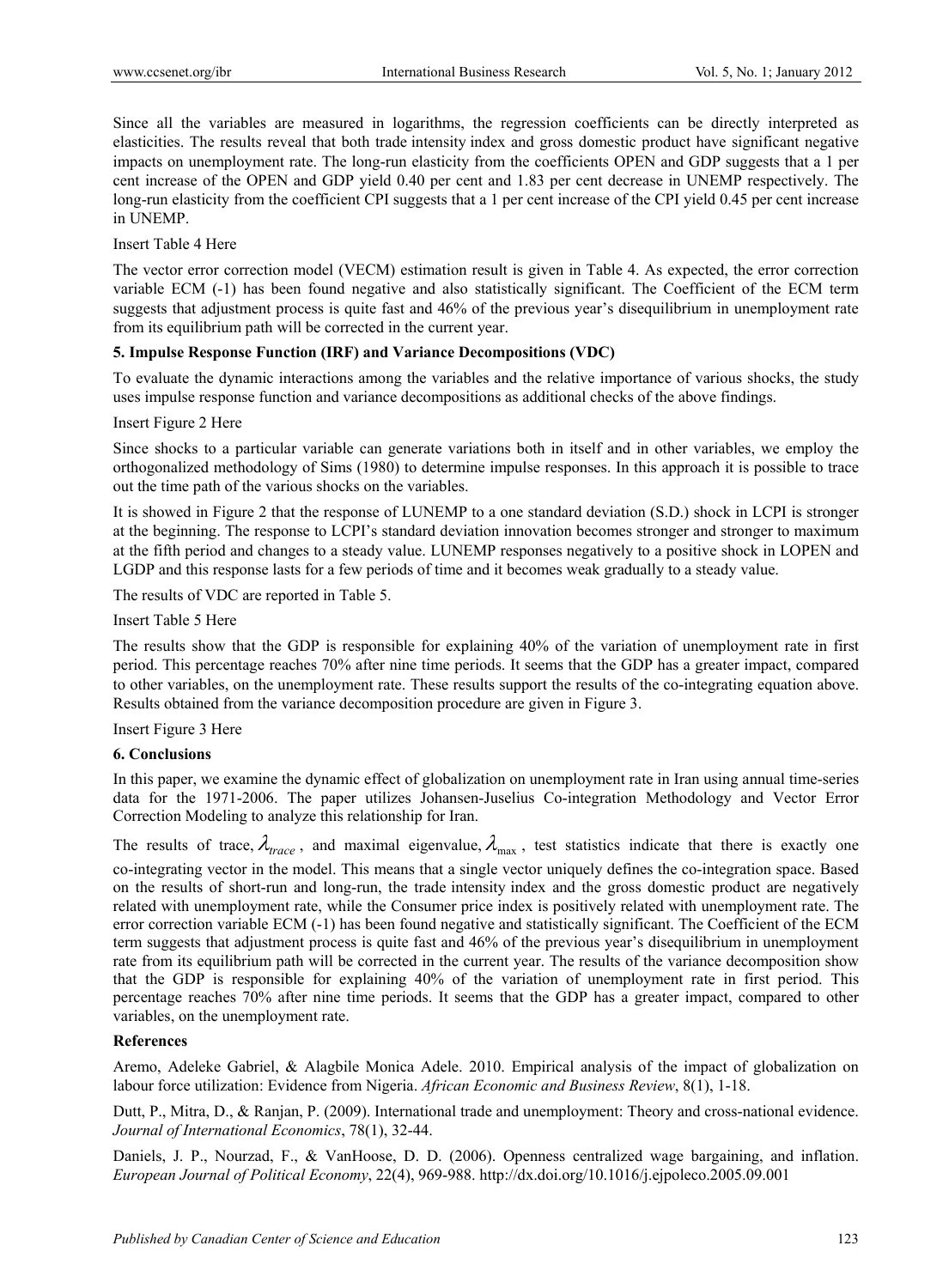Dickey, D. A., & Fuller, W. A. (1981). Likelihood ratio statistics for auto regressive time series with a unit root. *Econometrics*, 49, 1057-1072. http://dx.doi.org/10.2307/1912517

Ghose, A. K. (2000). *Trade Liberalization and Manufacturing Employment, ILO Employment Paper, No.3*. Geneva: International Labour Office.

Ghose, A. K. (2003). *Jobs and Incomes in a Globalizing World*. Geneva: International Labour Office.

Gonzales, J. (1994). Five alternative methods of estimating long-run equilibrium relationships. *Journal of Econometrics*, 60, 203-233. http://dx.doi.org/10.1016/0304-4076(94)90044-2

Harris, R., & Sollis R. (2005). *Applied Time Series modelling and Forecasting*. West Sussex: Wiley.

Jenkins, R. (2006). Globalization, FDI and employment in Viet Nam. T*ransnational Corporations*, 15(1).

Johansen, S., & Juselius, K. (1990). Maximum Likelihood Estimation and Inference on Co-integration With Applications To the Demand For Money. *Oxford Bulletin of Economics and Statistics*, 52(2), 169-210. http://dx.doi.org/10.1111/j.1468-0084.1990.mp52002003.x

Kennedy, P. (1996). *A Guide to Econometrics.* (3rd ed.). Cambridge: The MIT Press.

Lee, E., & Vivarelli, M. (2006). The Social Impact of Globalization in the Developing Countries. Discussion Paper No.1925.

Mandle, J. R. (2003). *Globalization and the Poor*. Cambridge: Cambridge University Press.

Miller, S. M., & Upadhyay, M. P. (2000). The effects of openness, trade orientation, and human capital on total factor productivity. *Journal of Development Economics*, 63(2), 399-423. http://dx.doi.org/10.1016/S0304-3878(00)00112-7

Nelson, C. R., & Plosser, C. I. (1982). Trends and Random Walks in Macroeconomic Time Series: Some Evidence and Implications. *Journal of Monetary Economics*, 10, 139-162. http://dx.doi.org/10.1016/0304-3932(82)90012-5

Ozughalu, U. M., & Ajayi, P. I. (2004). Absolute Poverty and Globalization: A Correlation of Inequity band Inequality, Globalization and Nigeria's Economic Development: proceedings of the one-day Seminar of the Nigerian Economic Society, Ibadan, 509-540.

Pradhan, R. P. (2010). Globalization in India: With special reference to 1990s. *Journal of Economics and International Finance*, 2(5), 76-84.

Maurizio, R. (2009). Macroeconomic Regime, Trade Openness, Unemployment and Inequality: The Argentine Experience. THE IDEAs WORKING PAPER SERIES, No.03.

Sims,C. A. (1980). Macroeconomics and Reality. *Econometrica*, 48, 1-49. http://dx.doi.org/10.2307/1912017

Tule, M. K. (2004). Globalization and Economic Development in West Africa: A Synthesis of Issues. Globalization and Nigeria's Economic Development: proceedings of the one-day Seminar of the Nigerian Economic Society, Ibadan.

|                 |            | intercept but not a trend | intercept and a linear trend |              |
|-----------------|------------|---------------------------|------------------------------|--------------|
| Variable        | ADF-Level  | ADF-Ist Diff              | ADF-Level                    | ADF-Ist Diff |
| <b>LUNEMP</b>   | $-1.8772$  | $-8.1327$                 | $-1.7644$                    | $-9.5176$    |
| <b>LOPEN</b>    | $-2.7689$  | $-4.5988$                 | $-2.2236$                    | $-4.7649$    |
| <b>LCPI</b>     | $-0.62802$ | $-3.2359$                 | $-1.9772$                    | $-3.7861$    |
| <b>LGDP</b>     | $-0.10067$ | $-3.8110$                 | $-1.9112$                    | $-6.4874$    |
| 5% Critic Value | $-2.9591$  | $-2.9627$                 | $-3.5615$                    | $-3.5671$    |

Table 1. Unit Root Analysis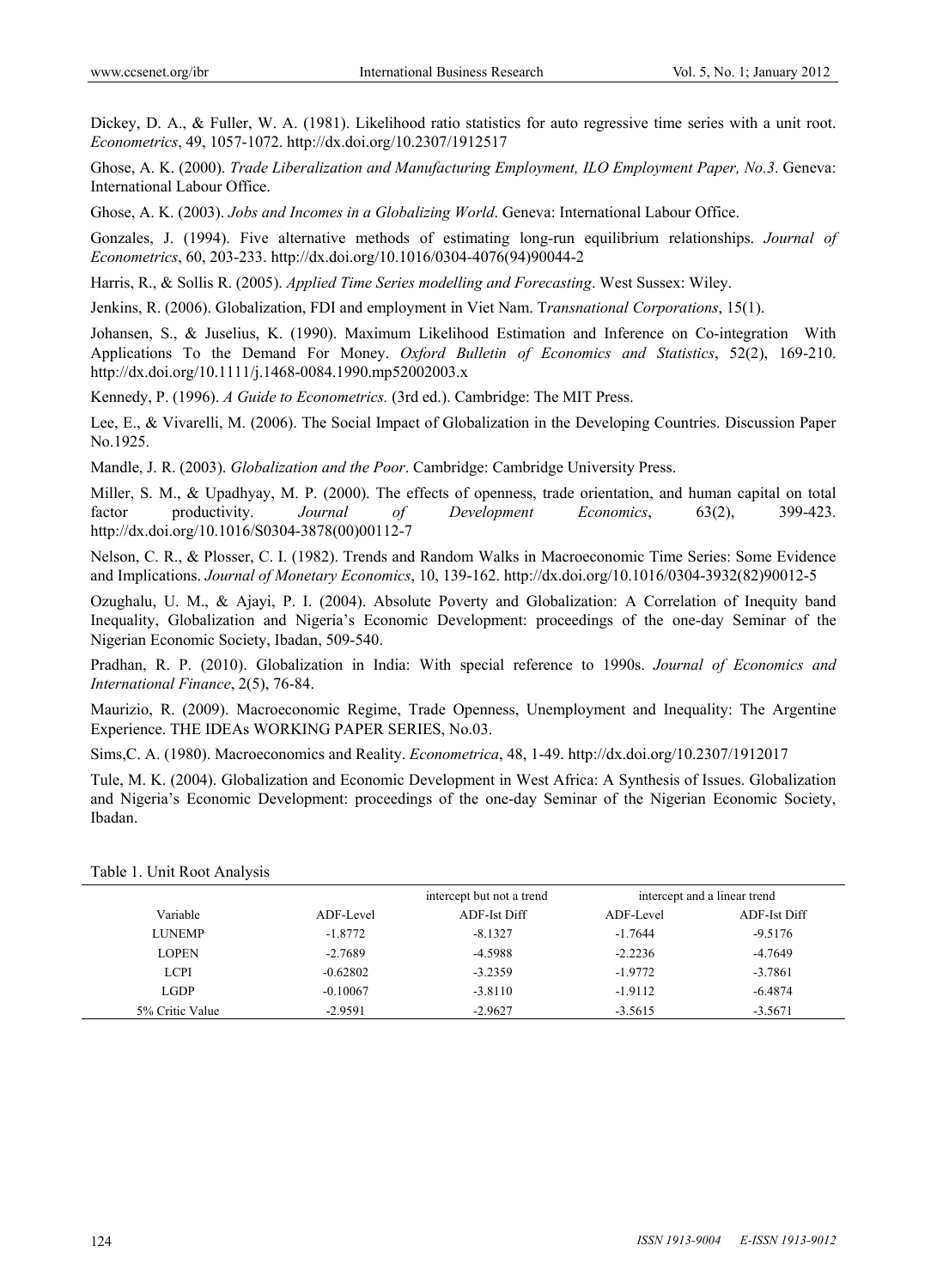| $\Lambda_{trace}$ Test<br>Null Hypothesis | Alternative Hypothesis   | $\mu_{\text{trace}}$<br><b>Statistics</b>   | 95 per cent C.V    |  |
|-------------------------------------------|--------------------------|---------------------------------------------|--------------------|--|
| $r = 0$<br>$r \leq 1$                     | $r \geq 1$<br>$r \geq 2$ | 37.5663<br>24.7005                          | 33.6400<br>27.4200 |  |
| $\lambda_{\text{max}}$ Test               |                          |                                             |                    |  |
| Null Hypothesis                           | Alternative Hypothesis   | $\lambda_{\text{max}}$<br><b>Statistics</b> | 95 per cent C.V    |  |
| $r = 0$                                   | $r = 1$                  | 73.3304                                     | 70.4900            |  |
| $r \leq 1$                                | $r = 2$                  | 40.7641                                     | 48.8800            |  |

# Table 2. Johansen Co-integration Test Statistics

Note: denotes the number of Co-integrating vectors and the 95 per cent confidential level of the trace and maximum eigenvalue statistics. \* denotes significance at 1 per cent significant level.

Table 3. Normalized Co-integrating Coefficients: 1 Co-integrating Equation

| LUNEMP | .OPEN     | LCPI       | .GDP      | DUM80      |  |
|--------|-----------|------------|-----------|------------|--|
| .0000  | 0.39691   | $-0.44707$ | .8283     | $-0.37993$ |  |
|        | (0.16552) | (0.14625)  | (0.53231) | (0.12936)  |  |

#### Table 4. Error correction model results

| Regressor  | Coefficient            | <b>Standard Error</b> | T-Ratio[Prob]    |
|------------|------------------------|-----------------------|------------------|
| Intercept  | 11.0036                | 3.8326                | 2.8710[0.007]    |
| $Ecm1(-1)$ | $-0.45971$             | 0.16026               | $-2.8685[0.007]$ |
|            | D.W                    | 2.03                  |                  |
|            | Serial Correlation     | 0.012384[0.911]       |                  |
|            | <b>Functional Form</b> | 0.079575[0.778]       |                  |
|            | Normality              | 3.9850[0.136]         |                  |
|            | Heteroscedasticity     | 0.10293[0.748]        |                  |

#### Table 5. Variance Decomposition of unemployment rate

| period           | <b>LUNEMP</b> | <b>LOPEN</b> | <b>LCPI</b> | <b>LGDP</b> |
|------------------|---------------|--------------|-------------|-------------|
| $\boldsymbol{0}$ | 1.0000        | 0.0192       | 0.0162      | 0.3987      |
| -1               | 0.9013        | 0.0239       | 0.0245      | 0.5374      |
| $\overline{2}$   | 08069         | 0.0260       | 0.0468      | 0.6064      |
| 3                | 0.7407        | 0.0269       | 0.0652      | 0.6429      |
| 4                | 0.6957        | 0.0275       | 0.0784      | 0.6645      |
| 5                | 0.6644        | 0.0278       | 0.0878      | 0.6785      |
| 6                | 0.6418        | 0.0282       | 0.0946      | 0.6882      |
| 7                | 0.6249        | 0.0283       | 0.0998      | 0.6954      |
| 8                | 0.6119        | 0.0284       | 0.1038      | 0.7010      |
| 9                | 0.6015        | 0.0285       | 0.1069      | 0.7053      |
| 10               | 0.5932        | 0.0286       | 0.1095      | 0.7088      |